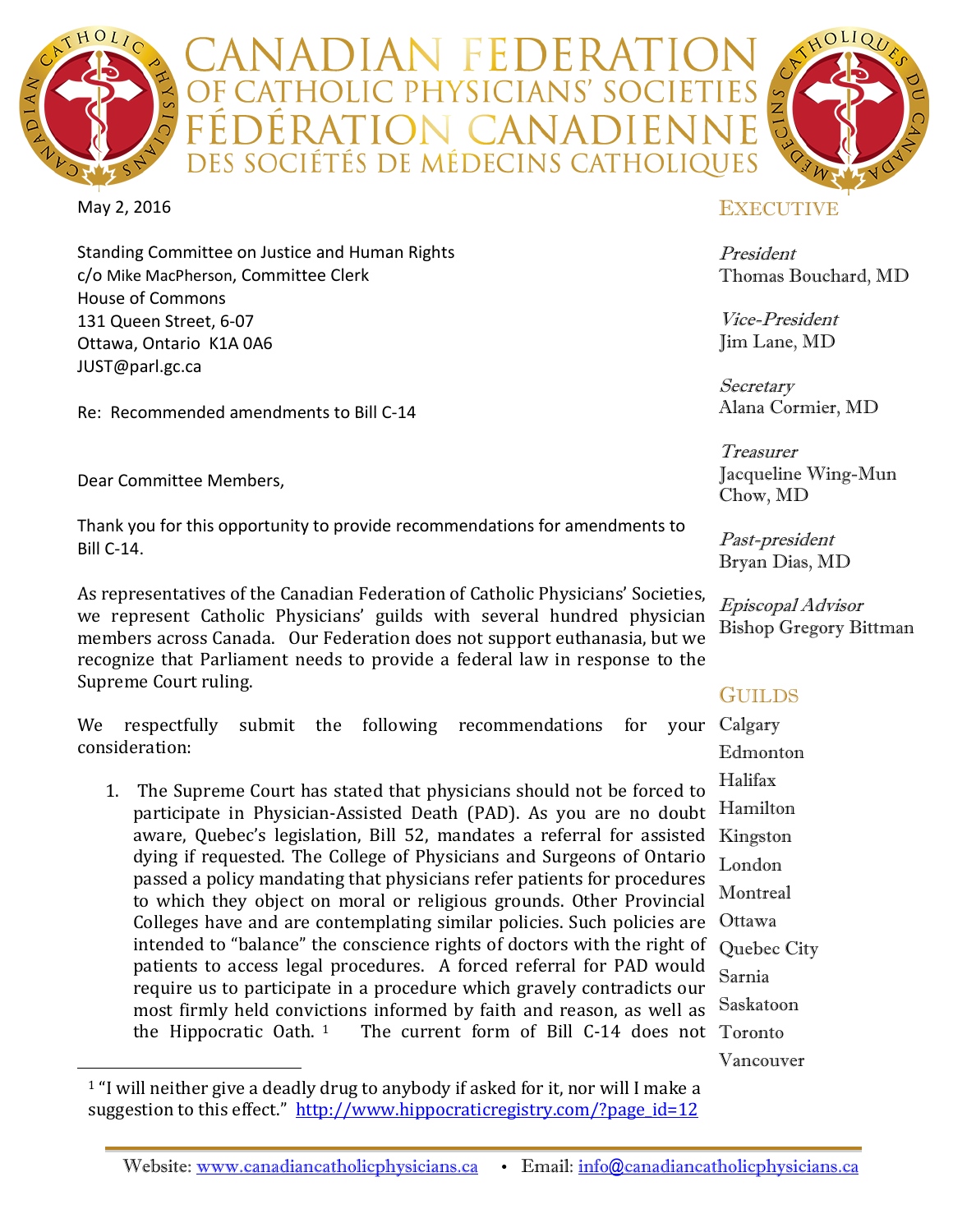

# ADIAN FEDERAT F CATHOLIC PHYSICIANS' SOCIET ÉDÉRATION CANADIENI DES SOCIÉTÉS DE MÉDECINS CATHOLIQUES



acknowledge the conscience rights of physicians or healthcare workers  $\rm\_EXECUTE$ Charter right and should be protected by federal laws. If the protection  $\;P_{\it{resident}}\;$ her Charter right in court or by ceasing to practice in health care. We  $\;Secretary\;$ access legal procedures that do not require violating the fundamental  $\;T$ reasurer with similar convictions. The freedom of conscience and religion is a of conscience and religion is not explicitly protected in Bill C-14, we are fearful that it will lead to a patchwork of policies across the country with varying degrees of protections for conscientious objectors. We believe this will lead to physicians and other health care professionals whose Charter rights are being violated to respond by defending his or do not believe that either of these avenues are what is best for Canadians or our medical system. There are other ways for patients to freedoms of conscientious objectors.

**Recommendation 1**: Amend Bill C-14 to clearly protect the conscience rights of health care professionals from being coerced to perform or refer to another physician or third party who would carry out the procedure. They also must be protected from discrimination from current or potential employers based on these conscientious objections.

2. We are deeply concerned for our patients and there is significant evidence from other jurisdictions, most notably Belgium, that despite any legislative safe guards that may be put in place that e[ut](#page-1-0)hanasia and assisted suicide can and do occur without explicit consent.2

**Recommendation 2**: Amend Bill C-14 to require a legal review prior Halifax to carrying out requests for PAD.

3. Many patients already express concerns about the ability to trust London physicians or hospitals. Many, especially those most vulnerable are reluctant to seek care from health care providers or institutions as they are already fearful that they will be killed or harmed. These beliefs were pervasive even when euthanasia and physician assisted suicide was considered a criminal act. We believe the legalization of euthanasia and assisted suicide will make patients even more reluctant to seek the health care they require and as a result the overall burden of suffering in our country may in fact be increased.

Thomas Bouchard, MD

Vice-President Jim Lane, MD

Alana Cormier, MD

Jacqueline Wing-Mun Chow, MD

Past-president Bryan Dias, MD

Episcopal Advisor Bishop Gregory Bittman

### GUILDS

Calgary Edmonton Hamilton Kingston Montreal Ottawa Quebec City Sarnia Saskatoon Toronto Vancouver

<span id="page-1-0"></span> <sup>2</sup> Inghelbrecht E, Bilsen J, Mortier, et al. The role of nurses in physican-assisted deaths in Belgium. *CMAJ* 2010;182:905–910.